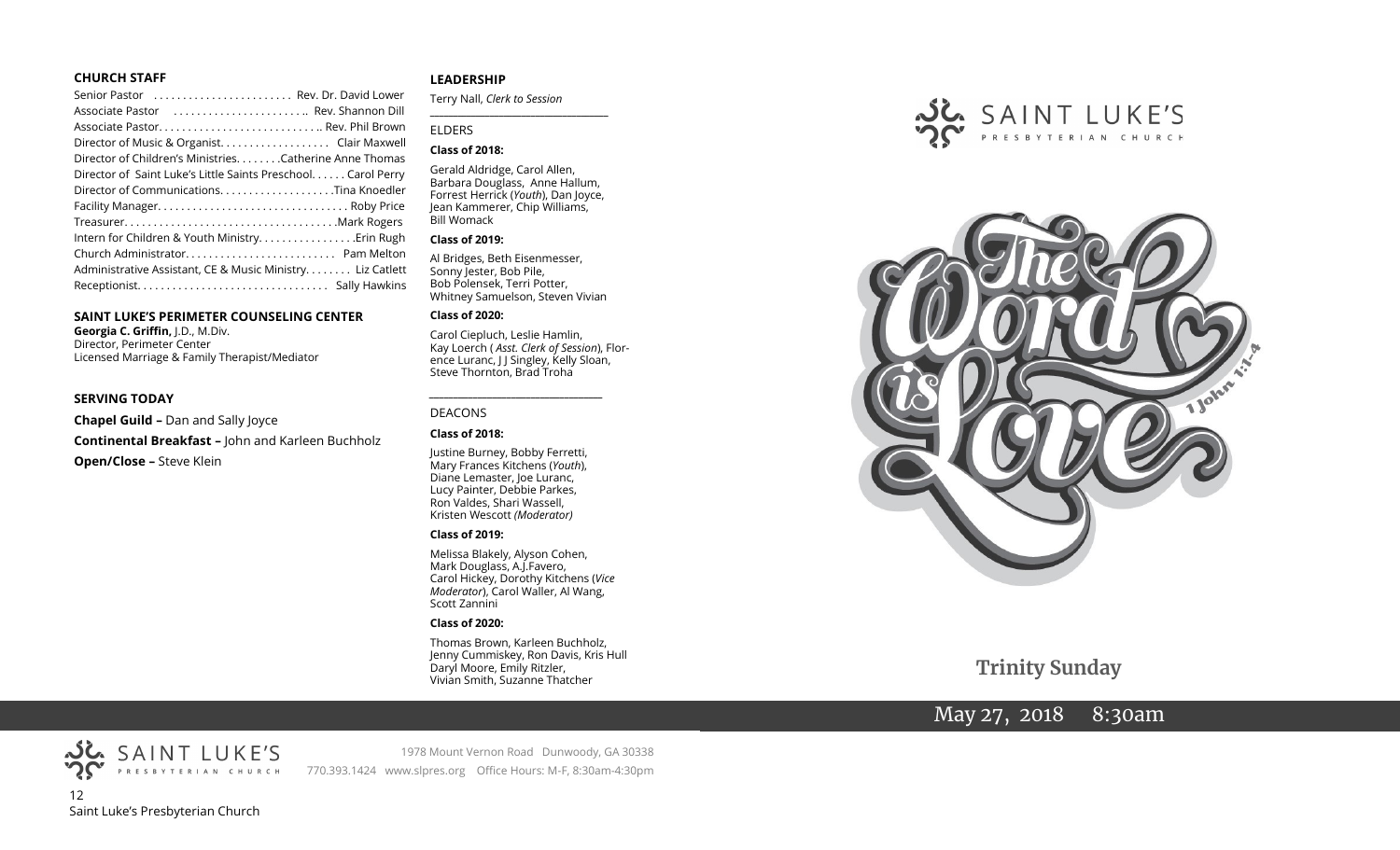

1978 Mount Vernon Road • Dunwoody, Georgia 30338 770.393.1424 • www.slpres.org

#### **May 27, 2018**  Trinity Sunday

#### **Liturgical Color:** White

*Liturgical colors can orient us to the season of the church year and help to engage the sense of sight in worship. White is used for special days or seasons in the redemptive work of Jesus Christ.* 

## **SUNDAY SCHEDULE**

8:30am Chapel Communion Service 9:30am Sunday School 10:30am Sanctuary Worship Service *Nursery available at all services and Sunday School.* 

# MISSION

Responding to God's call and empowered by the Holy Spirit, we invite all to join us in knowing, serving, and sharing Jesus Christ here and around the world.

# VISION

To be a beacon of faith, hope, and love– every member an active disciple in Christ's ministry.

## **WELCOME, GUESTS!**

We are delighted you are worshipping with us.

**DURING** the Welcome, please print the requested information on the Friendship Pad and pass the Friendship Pad down the pew.

**AFTER** the worship service, please join us outside the Chapel where our Pastors will be available to answer questions and provide you with a loaf of freshly-baked bread.

**FOR MORE** information about our programs, ministries or membership, please contact one of our Pastors at 770.393.1424, or visit our website: slpres.org.

# **THAT ALL MAY WORSHIP**

**ASSISTIVE** hearing devices, large print... hymnals, large print bulletins and back cushions are available. Please contact an  $\square$ usher for further assistance.

thisted

**CHILDREN** are a precious part of our church family, and we welcome them in worship. Worship notebooks and tactile activities are available on the table just outside the Chapel doors. For your convenience, there is a Family Restroom located in the administrative office's hallway, on the first floor, near the main lobby.

# MUSIC MINISTRY

**Clair Maxwell clairmaxwell@slpres.org / 770.393.1424 ext. 227**  \_\_\_\_\_\_\_\_\_\_\_\_\_\_\_\_\_\_\_\_\_\_\_\_\_\_\_\_\_\_\_\_\_\_\_\_\_\_\_\_\_\_\_\_\_\_\_\_\_\_\_\_\_\_\_\_\_\_\_\_\_\_\_\_\_\_\_\_\_\_\_\_\_\_\_\_\_\_\_\_\_\_\_\_\_\_\_\_

#### **CHOIR REHEARSALS ON WEDNESDAYS**

5:00-5:45pm Cherub Choir, Ages 4-5, *Yvonne Miller, Director \** 5:00-5:45pm Westminster Choir, Grades 1-5, *Clair Maxwell, Director \**  6:30-7:20pm Festival Ringers, Youth & Adults, *Clair Maxwell, Director \** 7:30-9:00pm Chancel Choir, Youth & Adults, *Clair Maxwell, Director \**

**\*** *These have ended for the season and will resume in the fall.*

### **SUMMER MUSIC**

Musicians are needed for our summer services at both 8:30 and 10:30 worship. Dates this year are June 3 – August 12. Soloists, instrumentalists and small groups are welcome. Contact Clair about Sundays when you could share your gifts.

#### **SUMMER CAMPS, SAINT LUKE'S LITTLE SAINTS PRESCHOOL & KINDERGARTEN**

Choose from two fun-filled weeks!

- May 29 June 1: SLLS County Fair Days
- June 4 June 7: Things with Wings

Camp is \$165 and is open to kids who turned 2 by September 2, 2017 through rising 1st graders. Lots of fun from 9am – 1pm! Check online for reservation forms or stop by the Preschool Lobby.

**JOIN OUR AIR GUATEMALA TEAM IN** 

**PRAYER!** Folks from Saint Luke's will travel to Guatemala May 27-June 3, to work with our mission partner, AIR Guatemala, and we invite everyone to join them by praying for them as they travel, work, learn, and grow! The team will plant trees, which aides in protecting crops, preventing soil erosion, providing sustainable wood fuel, and more. They will also help to build fuel efficient stoves for families. The team includes: Anne Hallum, Glenda Gray, Les Woodsides, and Eve Klinger.

**THORNWELL** — Join us June 7-9 for the Thornwell Mission Trip. This trip is perfect for any age. Thornwell Children's Home is located in Clinton, SC. Thornwell's foster care program, residential program, and family and educational support programs offer homes to at-risk children that are safe and loving, hope for a brighter future, and wholeness and healing. Email Christine Crutchfield with any questions, gafrog01@hotmail.com.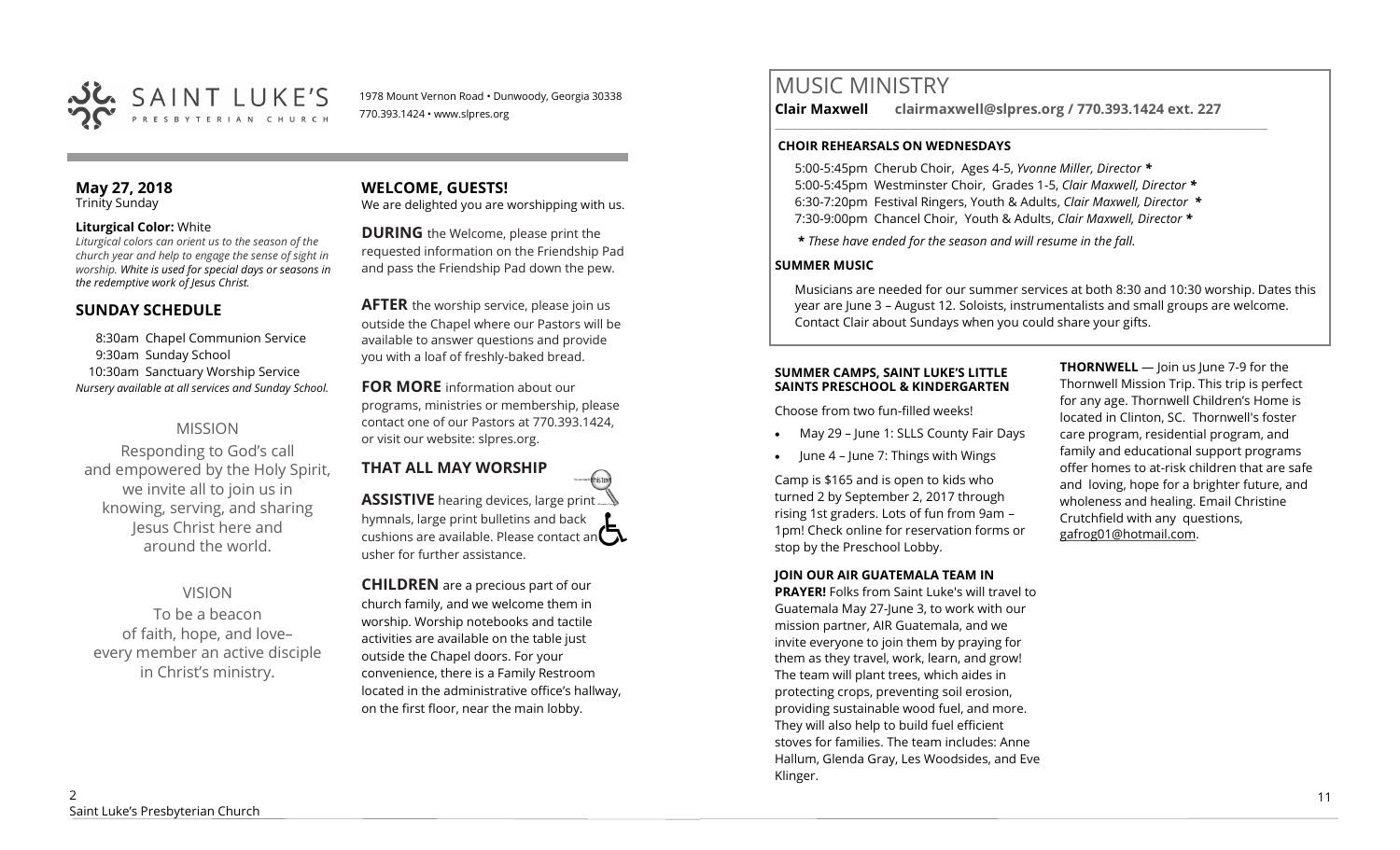# ADULT MINISTRY

**Shannon Dill shannondill@slpres.org / 770.393.1424 ext. 229** 

### **ADULT SUNDAY SCHOOL**

Individual classes have begun. Please see the website for a full description of each class. (http://slpres.org/program-ministries/adult-ministry/sunday-school)

 $\_$  ,  $\_$  ,  $\_$  ,  $\_$  ,  $\_$  ,  $\_$  ,  $\_$  ,  $\_$  ,  $\_$  ,  $\_$  ,  $\_$  ,  $\_$  ,  $\_$  ,  $\_$  ,  $\_$  ,  $\_$  ,  $\_$  ,  $\_$  ,  $\_$ 

Faith Foundations: Room 232 House to House: Room 203 Seasons of the Spirit: Room 231/233 Soul Food: Room 234/236

Summer schedule for each adult education class is noted below:

Faith Foundations meets all summer. House to House will be off June 17 through July 29. Resumes on August 5. Seasons of the Spirit will meet all summer.

Soul Food will meet in June and July, but will take off August. Resumes August 26.

#### **FRIDAY MORNING MEN'S BIBLE STUDY**

Fellowship and Bible study every Friday from 6:40-8am in the Parlor with Dan Joyce.

#### **BIBLE STUDY: "WAYFARERS"**

Come join David, Shannon or Phil as this week's preacher leads a study of the scripture for the upcoming Sunday's worship. Meet on Wednesdays at 10am in the church library.

# **In Preparation for Worship**

"Our deepest fear is not that we are inadequate. Our deepest fear is that we are powerful beyond measure. It is our light, not our darkness that most frightens us. We ask ourselves, 'Who am I to be brilliant, gorgeous, talented, fabulous?' Actually, who are you not to be? You are a child of God.... We are all meant to shine, as children do. We were born to make manifest the glory of God that is within us.... And as we let our own light shine, we unconsciously give other people permission to do the same. As we are liberated from our own fear, our presence automatically liberates others."

*— Marianne Williamson*

**Prelude** Shout to the Lord *Zschech*

### **Welcome and Announcements**

*If you are new to Saint Luke's today, welcome, we are so glad you are here! We have a gift of fresh bread we would love to give to you as a token of our gratitude. Please introduce yourself after worship to receive your welcome gift.*

*Please take the time now to fill out the Friendship Pads situated at the end of each pew. Write down your names and pass the pad down the pew, so that you may greet your pew neighbors by name and that we may know you are here.*

# **Call to Worship\***

Leader: Peace be with you.

- **People: And also with you.**
- Leader: Come and see the love God has given to us.
- **People: Come and see what it means to be children of God.**
- Leader: Come with this hope, that Christ's presence is real.
- **People: With joy, we come to see the Lord.**

#### **Opening Hymn #137\*** He Came Down That We May Have Love

## **Call to Confession\***

Leader: The Lord be with you. **People: And also with you.** Leader: Let us pray.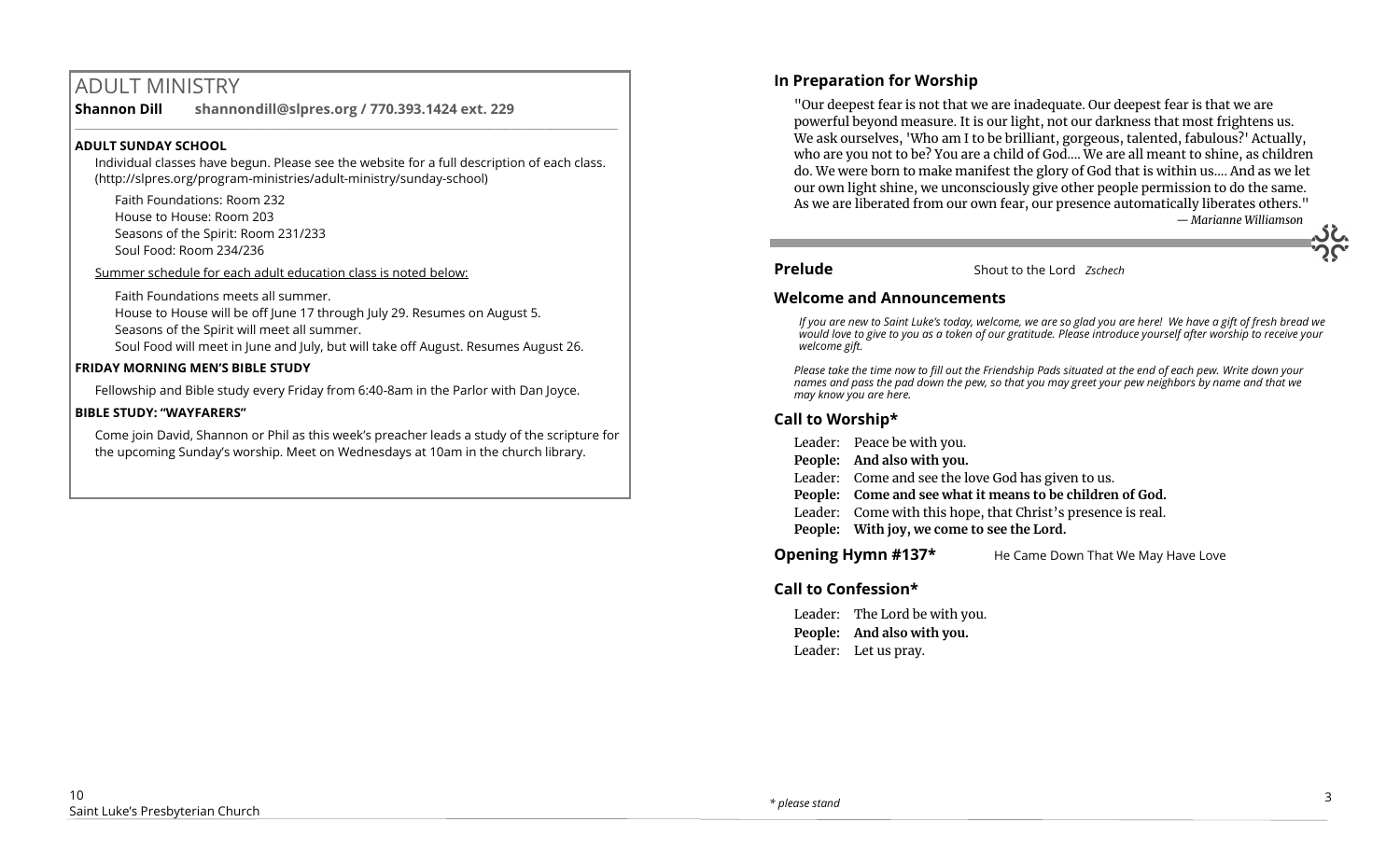## **Prayer of Confession\***

**God of everlasting love, we confess that we have been unfaithful to our covenant with you and with one another. We have worshiped other gods: money, power, greed, and convenience. We have not loved our neighbor as you have commanded, nor have we rightly loved ourselves. Forgive us, and bring us back into the fullness of our covenant with you and one another. Hear now the silent prayers on our hearts...***(Silence is kept for personal reflection.)*

Leader: Lord, in your mercy.

**People: Hear our prayer. Amen.**

## **Assurance of Forgiveness\***



# **Passing the Peace of Christ\***

Leader: May the peace of Christ be with you. **People: And also with you.** 

## **Prayer for Illumination**

**Scripture Lesson(s)** John 1:14-16; 1 John 1:1-4, pages 92 and 238 of the New Testament

Leader: The Word of the Lord. **People: Thanks be to God.**

#### **Tell Us Our Story Phil Brown and Story <b>Phil Brown**

*Children are always welcome to stay in worship. If preferred, parents may take their child(ren) to the nursery.*

**Sermon** The Word is Love" **David Lower** David Lower

# S P L A S H ! CHILDREN'S MINISTRIES

**Catherine Anne Thomas cathomas@slpres.org / 770.393.1424 ext. 228** 

#### **FOUR SUMMER SUNDAYS FOR CHILDREN!**

Ages 3 through Kindergarten will meet in Room 120 on June 3, June 10, August 5 and August 12 for a series entitled, "God Helps Me"!

**\_\_\_\_\_\_\_\_\_\_\_\_\_\_\_\_\_\_\_\_\_\_\_\_\_\_\_\_\_\_\_\_\_\_\_\_\_\_\_\_\_\_\_\_\_\_\_\_\_\_\_\_\_\_\_\_\_\_\_\_\_\_\_\_\_\_\_\_\_\_\_\_\_\_\_\_\_\_\_\_\_\_\_\_\_\_\_\_\_\_\_\_\_\_\_\_\_\_\_\_\_\_\_\_\_\_** 

1st grade through 5th grade will prepare for "Are you Smarter than a 5th Grader?" This group will meet in The Dock on June 3, June 10, August 5 and August 12. On August 12 the children will take on the parents!

#### **SHIPWRECKED – VBS!**

*Limited Spots Still Available!* Our "ship" is almost full. In fact, the 4th and 5th grade section is sold out but there are a few openings for other grades and ages. Here is the link for registration for 3's through 3rd Grade: https://tinyurl.com/slpcvbs2018-1

*Last Call for Volunteers!* Our three-year-olds (almost four, potty-trained, and adorable) need you...as do a few of our fun learning stations. If you're feeling anything ranging from "called" to "willing", please email cathomas@slpres.org right away! Dates are Monday, June 11 through Thursday, June 14. Hours are 8:30am to 12:30pm. This will be so much more fun than the average shipwreck!

Adult Crew Members: https://tinyurl.com/slpcvolvbs2018 Youth Crew Members: https://tinyurl.com/slpcyouthvbs2018

*Hold the Boxes!* Thanks to all who have brought us boxes. We now have enough for our scenery, so you may recycle your cardboard as usual.

*\* please stand* 9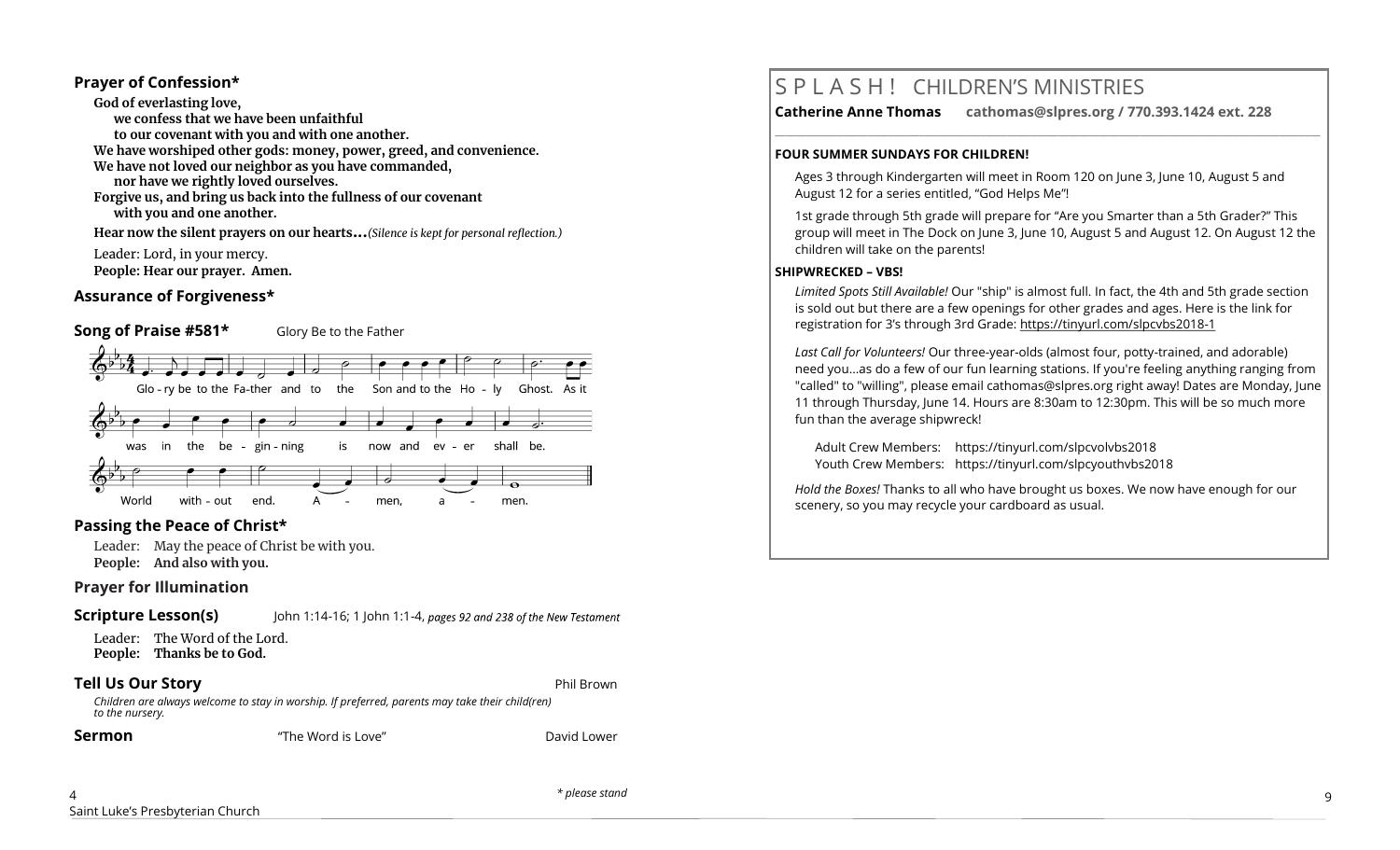# SUNDAY SPOTLIGHT, continued

**COME HEAR REV. ELLIOT SMITH** — Next Sunday, June 3, Saint Luke's COME HEAR REV. ELLIOT SMITH — Next Sunday, June 3, Saint Luke's<br>Welcomes Rev. Elliot Smith, Executive Director of our longstanding partner Thornwell, an organization in Clinton, SC committed to providing the most innovative and effective solutions to help children and families in need. Elliot began his current ministry position as Thornwell's ninth president in June of 2011. His passion for children and family ministry runs deep as does his commitment to providing a joyful Christian community within which to nurture all God's children. Rev. Smith will serve as guest preacher at both the 8:30am and 10:30am worship services, and give a talk about Thornwell at 9:30am in the chapel. Make sure you come hear from this wonderful Presbyterian leader about Thornwell's life-giving work, in which we are all partners at Saint Luke's.

#### **Affirmation of Faith\*** Apostles' Creed **I believe in God, the Father Almighty, Maker of heaven and earth, and in Jesus Christ, his only Son, our Lord; who was conceived by the Holy Ghost, born of the Virgin Mary, suffered under Pontius Pilate; was crucified, dead, and buried; he descended into hell; the third day he rose again from the dead; he ascended into heaven, and sitteth on the right hand of God the Father Almighty; from thence he shall come to judge the quick and the dead. I believe in the Holy Ghost; the holy catholic Church; the communion of saints; the forgiveness of sins; the resurrection of the body; and the life everlasting. Amen.**

# **Offering Invitation**

*Giving is a tangible sign of worship. If you give electronically, there is a blue, laminated, electronic giving card in the pew rack to place in the offering plate as it is passed.*

**Offertory** For the Beauty of the Earth *arr. Tornquist* 

**Song of Thanksgiving #609\*** Praise God, from Whom All Blessings Flow